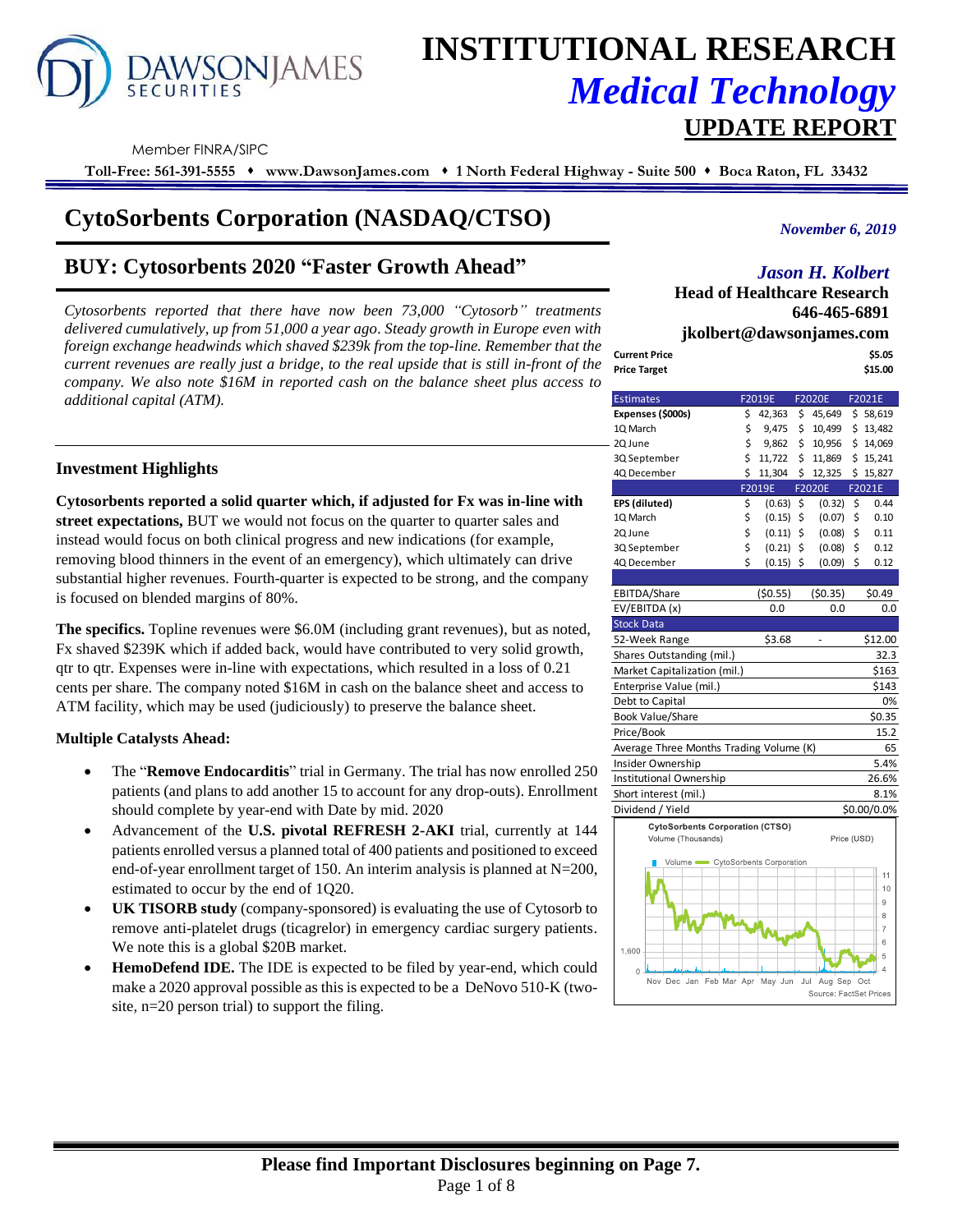#### [www.dawsonjames.com](http://www.dawsonjames.com/) November 6, 2019

- **DAWSONJAMES** 
	- HemoDefend background. Recall that there has been ongoing controversy on whether there is a difference between "old" blood and "new" blood or blood that has been stored for some time in a refrigerated compartment versus blood that has been freshly donated by a person. Although current studies show contradicting results (independent studies were highly varied in approach), it is undisputed that biological changes occur during RBC storage, although unknown if they are beneficial/harmless or detrimental changes. Whether or not aged blood is bad, HemoDefend is still advantageous when storing donated blood. Not only will it keep donated blood fresh and extend the shelf-life of blood, but it will also remove the many contaminants that may be present in donated blood, or from the changes, RBCs undergo while in storage. This is to minimize the current 1-5% risk chance patients have of developing a transfusion reaction, which could be as mild as a fever to as severe as death.
	- The HemoDefend technology can be implemented in two ways; as an in-line filter between the blood bag and the patient during transfusion, or in an approach called "Beads in a Bag." Beads in a Bag is CytoSorbents' innovative, patent-pending technology that will purify blood during the entire refrigerated storage period. CytoSorbents' biocompatible beads are perfect for this use for several reasons: the beads can have extended contact with blood without causing damage to the RBCs, they are neutrally buoyant and will suspend in blood so that the blood storage bag does not need to be mixed, and during transfusion, an integrated filter will keep the beads in the bag. HemoDefend won't require any extra machine, electricity, energy source, or any other manipulation to be used, so it won't cost much to possibly save a life.

**Valuation.** We use a series of therapeutic models across the various indications and geographies and project product revenues for the company out to the year 2030. In our U.S. therapeutic models, we apply a 30% risk cut (70% success probability) that both U.S. approvals and our market share forecasts can be realized. For us, valuation becomes an interesting question when we discuss the appropriate "r" risk-rate to use in our three model metrics, free cash flow to the firm (FCFF), Discounted EPS and Sum-Of-The-Parts (SOP) models, which are equal-weighted, averaged and rounded to the nearest whole number. Typically for early-stage companies with no revenues, we use 30%, and for companies with established products and revenues, we use a lower 15%. Cytosorbents arguably is somewhere in the middle, as products are approved and selling in Europe but not yet in the U.S. If we select a conservative 30%, we drive a \$9.00 price target. If we select a more aggressive 15%, we arrive at a \$28.00 target. If we select a mid-point (22.5%), we derive a \$15.00 target. Given their unique position of approval in Europe, established proof of concept and a product that works, we select the mid-point of 22.5% and set our target for CytoSorbents at \$15.00.

**Risk.** Market risks, Regulatory risks, Financial risks and Commercialization risks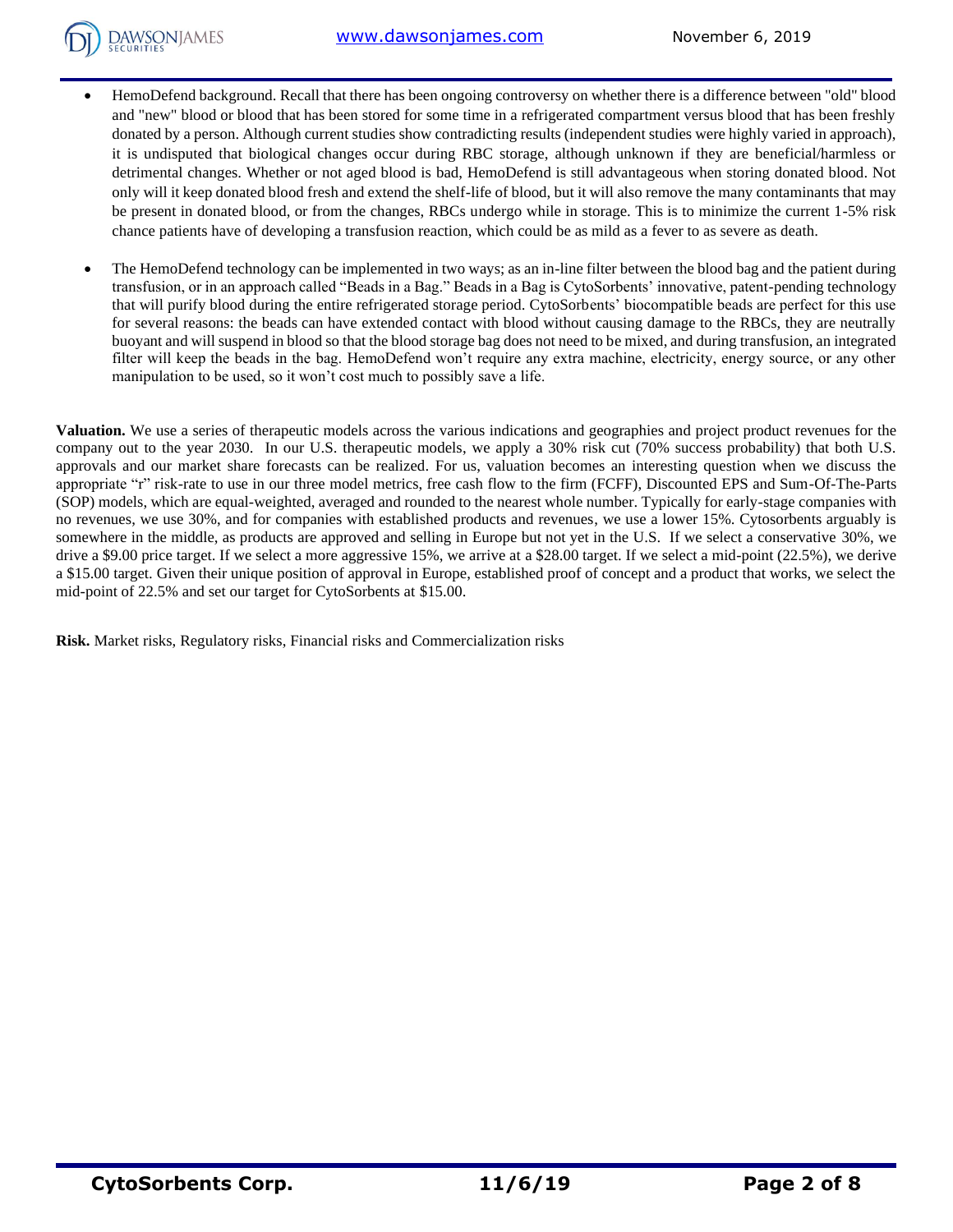

#### **Modeling Assumptions**

- 1. We assume continued steady growth for Cytosorb in the current key EU direct sales countries of Germany, Austria and Switzerland.
- 2. We assume a selling price per cartridge of \$1,000 for direct sales and \$600 for distribution sales. We estimate that each patient will require an average of five units (CytoSorb cartridges) for sepsis treatment and three units for cardiac treatment.
- 3. We conservatively assume that CytoSorb can achieve a ten percent market share of the market in Germany, Austria and Switzerland, and 3% of the market in the rest of the EU by 2030.
- 4. Our model includes CytoSorb revenues in the U.S. for cardiac surgery and sepsis beginning in 2021 upon commercialization. To these revenues, we apply a 70% probability of success (or 30% risk cut).

#### **Exhibit 1. CytoSorb sepsis EU direct sales (Germany, Austria, and Switzerland)**

| CytoSorb - Direct Sales (Germany, Austria, Switzerland)    | 2018E         | 2019E       | 2020E       | 2021E         | 2022E       | 2023E       | 2024E       | 2025E       | 2026E       | 2027E       | 2028E       | 2029E          | 2030E       |
|------------------------------------------------------------|---------------|-------------|-------------|---------------|-------------|-------------|-------------|-------------|-------------|-------------|-------------|----------------|-------------|
| <b>EU</b> population                                       | 506.327.109   | 507.441.029 | 508,557,399 | 509.676.225   | 510.797.513 | 511.921.267 | 513.047.494 | 514.176.199 | 515.307.386 | 516.441.062 | 517.577.233 | 518,715,903    | 519,857,078 |
| Germany population                                         | 81.202.563    | 81.632.936  | 82.065.591  | 82,500,539    | 82.937.791  | 83.377.362  | 83.819.262  | 84.263.504  | 84.710.100  | 85.159.064  | 85.610.407  | 86.064.142     | 86.520.282  |
| Austria population                                         | 8.446.189     | 8,448.723   | 8.451.257   | 8.453.793     | 8,456,329   | 8,458,866   | 8,461,404   | 8.463.942   | 8.466.481   | 8,469,021   | 8.471.562   | 8.474.103      | 8,476,646   |
| <b>Switzerland population</b>                              | 8.098.152     | 8,115,158   | 8,132,200   | 8.149.277     | 8,166,391   | 8,183,540   | 8,200,726   | 8.217.947   | 8.235.205   | 8.252.499   | 8,269,829   | 8.287.196      | 8.304.599   |
| Critical care population (Sepsis included)                 | 498,509       | 500,804     | 503.110     | 505.428       | 507,759     | 510,101     | 512.455     | 514.822     | 517.200     | 519.591     | 521.994     | 524.410        | 526.838     |
| Percent of patients with access to hospitals with Cytosorb | 50%           | 50%         | 50%         | 50%           | 50%         | 50%         | 50%         | 50%         | 50%         | 50%         | 50%         | 50%            | 50%         |
| <b>Total patients</b>                                      | 249.254.60    | 250,401.88  | 251.555.07  | 252.714.20    | 253.879.30  | 255.050.41  | 256.227.55  | 257,410.75  | 258,600,06  | 259.795.49  | 260.997.08  | 262.204.88     | 263,418.89  |
| Market penetration                                         | 1.2%          | 1.7%        | 1.8%        | 3.0%          | 4.0%        | 5.0%        | 6.0%        | 7.0%        | 8.0%        | 9.0%        | 10.0%       | 10.0%          | 10.0%       |
| Total addressable patients                                 | 2.991         | 4.257       | 4.528       | 7.581         | 10.155      | 12.753      | 15.374      | 18.019      | 20,688      | 23.382      | 26.100      | 26,220         | 26.342      |
| Estimated units per patient                                | $\sim$        |             |             |               | ÷.          |             |             |             |             | - 1         |             |                |             |
| Total filter needed                                        | 14.955        | 21.284      | 22.640      | 37,907        | 50.776      | 63.763      | 76,868      | 90.094      | 103,440     | 116,908     | 130.499     | 131.102        | 131.709     |
| Cost of therapy                                            | 1.030         | 1.041       | 1.051       | 1.062 S       | 1.072 \$    | 1.083       | 1.094 S     | 1.105 S     | $1.116$ S   | $1,127$ \$  | 1.138 S     | 1.149 S        | 1.161       |
| Change in price                                            | 1%            | 1%          | 1%          | 1%            | 1%          | 1%          |             | 1%          | 1%          | 1%          | 1%          | 1%             | 1%          |
| Revenue ('000)                                             | 15,408<br>- 5 | 22.148 \$   | 23.795      | 40.239<br>- 5 | 54,439      | 69,046      | 84.070 \$   | 99,520      | 115.405     | 131.735     | 148,520 \$  | 150,699<br>- 5 | 152.911     |
| Risk factor                                                |               |             |             |               |             |             |             |             |             |             |             |                |             |
| Total revenue ('000)                                       | 15,408 S      | 22.148 \$   | 23.795 \$   | 40.239        | 54,439      | 69.046 \$   | 84.070 \$   | 99.520 S    | 115,405 \$  | 131.735 \$  | 148,520 S   | 150,699        | 152.911     |

*Source: Dawson James estimates*

#### **Exhibit 2. CytoSorb sepsis EU sales by distributorship (excluding Germany, Austria, and Switzerland)**

| .<br>----                                                  |             |             |             |             |             |             |             |             |             |             |             |               |             |
|------------------------------------------------------------|-------------|-------------|-------------|-------------|-------------|-------------|-------------|-------------|-------------|-------------|-------------|---------------|-------------|
| CytoSorb - Distributor (Rest of EU)                        | 2018E       | 2019E       | 2020E       | 2021E       | 2022E       | 2023E       | 2024E       | 2025E       | 2026E       | 2027E       | 2028E       | 2029E         | 2030E       |
| EU population (Germany, Austria and Switzerland excluded)  | 408.580.205 | 409.244.211 | 409.908.351 | 410.572.616 | 411.237.001 | 411.901.499 | 412.566.103 | 413.230.806 | 413,895,600 | 414.560.479 | 415.225.435 | 415.890.462   | 416.555.551 |
| Critical care population (Sepsis included)                 | 2.083.759   | 2.087.145   | 2.090.533   | 2.093.920   | 2.097.309   | 2,100,698   | 2.104.087   | 2.107.477   | 2.110.868   | 2.114.258   | 2.117.650   | 2.121.041     | 2,124,433   |
| Percent of patients with access to hospitals with Cytosorb | 40%         | 40%         | 40%         | 40%         | 40%         | 40%         | 40%         | 40%         | 40%         | 40%         | 40%         | 40%           | 40%         |
| <b>Total patients</b>                                      | 833.503.62  | 834.858.19  | 836.213.04  | 837.568.14  | 838,923,48  | 840.279.06  | 841,634,85  | 842,990.84  | 844.347.02  | 845.703.38  | 847.059.89  | 848,416,54    | 849.773.32  |
| Market penetration                                         | 0.2%        | 0.3%        | 0.4%        | 0.5%        | 0.8%        | 1.0%        | 1.5%        | 2.0%        | 2.5%        | 3.0%        | 3.0%        | 3.0%          | 3.0%        |
| Total addressable patients                                 | 1.667       | 2.505       | 3.345       | 4.188       | 6.711       | 8.403       | 12.625      | 16,860      | 21.109      | 25.371      | 25.412      | 25.452        | 25.493      |
| Estimated units per patient                                | - 5         |             |             |             |             |             |             |             |             |             |             |               |             |
| Total filter needed                                        | 8.335       | 12.523      | 16.724      | 20.939      | 33.557      | 42.014      | 63.123      | 84.299      | 105,543     | 126,856     | 127.059     | 127.262       | 127.466     |
| Cost of therapy                                            | 618         | 624         | 631 S       | 637         | 643         | 650         | 656         | 663 S       | 669 S       | 676 S       | 683         | 690           | 697         |
| Change in price                                            | 1%          | 1%          | 1%          | 1%          | 1%          | 1%          |             | 1%          | 1%          | 1%          | 1%          | 1%            | 1%          |
| Revenue ('000)                                             | 5.153       | 7.819 \$    | 10.546      | 13.336      | 21.587      | 27.297      | 41.422 \$   | 55,871      | 70.651      | 85.766      | 86.763 \$   | 87.771<br>- 5 | 88,790      |
| Risk factor                                                |             |             |             |             |             |             |             |             |             |             |             |               |             |
| Total revenue ('000)                                       | 5.153       | $7.819$ \$  | 10.546 \$   | 13,336      | 21,587      | 27.297 \$   | 41.422 \$   | 55,871      | 70.651      | 85.766 \$   | 86.763 S    | 87,771        | 88,790      |

*Source: Dawson James estimates*

#### **Exhibit 3. CytoSorb U.S. sales for cardiac surgery**

| Exhibit 3. CytoSorb U.S. sales for cardiac surgery |  |             |             |             |             |             |             |             |             |             |             |             |             |             |
|----------------------------------------------------|--|-------------|-------------|-------------|-------------|-------------|-------------|-------------|-------------|-------------|-------------|-------------|-------------|-------------|
| <b>CytoSorb Cardiac Surgery US</b>                 |  | 2018E       | 2019E       | 2020E       | 2021E       | 2022E       | 2023E       | 2024E       | 2025E       | 2026E       | 2027E       | 2028E       | 2029E       | 2030E       |
| <b>US population</b>                               |  | 327.296.502 | 329.587.577 | 331.894.690 | 334.217.953 | 336,557,479 | 338.913.381 | 341.285.775 | 343.674.775 | 346,080,499 | 348.503.062 | 350.942.583 | 353.399.182 | 355,872,976 |
| Cardiac surgery                                    |  | ,009,027    | 1,012,054   | 1.015.090   | 1.018.136   | 1.021.190   | 1.024.254   | 1,027,326   | 1.030.408   | 1.033.499   | 1,036,600   | 1,039,710   | 1.042.829   | 1.045.957   |
| Market penetration                                 |  |             |             |             | 0.1%        | 0.2%        | 0.3%        | 0.4%        | 0.5%        | 1.2%        | 1.2%        | 1.2%        | 1.2%        | 1.2%        |
| Total addressable patients                         |  |             |             |             | 1.018       | 2.042       | 3.073       | 4.109       | 5.152       | 12,402      | 12.439      | 12.477      | 12.514      | 12.551      |
| Estimated units per patient                        |  |             |             |             |             | . .         |             | $\sim$      |             |             | $\sim$      |             | $\sim$      |             |
| Total filter needed                                |  |             |             |             | 3.054       | 6.127       | 9.218       | 12.328      | 15,456      | 37,206      | 37,318      | 37,430      | 37.542      | 37.654      |
| Cost of therapy                                    |  |             |             |             | 2,500       | 2.513       | 2.525       | 2.538       | 2.550 S     | 2.563S      | 2.576 S     | 2.589 S     | 2.602 S     | 2.615       |
| Change in price                                    |  |             |             |             | 1%          | 1%          | 1%          |             | 1%          | 1%          | 1%          | 1%          | 1%          | 1%          |
| Revenue ('000)                                     |  |             |             |             | 7.636 S     | 15,394      | 23,277 \$   | 31.284 S    | 39.419 S    | 95.364      | 96.128 \$   | 96.899 \$   | 97.675 \$   | 98,458      |
| Risk factor                                        |  |             |             |             | 30%         | 30%         | 30%         | 30%         | 30%         | 30%         | 30%         | 30%         | 30%         | 30%         |
| Total revenue ('000)                               |  |             |             |             | 5.345 S     | 10.776 \$   | 16.294      | 21,899      | 27,593 S    | 66,755      | 67.290 \$   | 67.829      | 68,373 \$   | 68,921      |

*Source: Dawson James estimates*

#### **Exhibit 4. CytoSorb EU sales for cardiac surgery**

| <b>Exhibit 4. CytoSorb EU sales for cardiac surgery</b> |          |           |           |           |           |               |           |          |           |           |           |           |           |
|---------------------------------------------------------|----------|-----------|-----------|-----------|-----------|---------------|-----------|----------|-----------|-----------|-----------|-----------|-----------|
| <b>CytoSorb Cardiac Surgery EU</b>                      | 2018E    | 2019E     | 2020E     | 2021E     | 2022E     | 2023E         | 2024E     | 2025E    | 2026E     | 2027E     | 2028E     | 2029E     | 2030E     |
| Cardiac surgery                                         | .509.018 | 1.512.036 | 1.515.060 | 1.518.090 | 1,521,126 | 1,524,169     | 1.527.217 | .530.271 | 1,533,332 | 536,399   | 1.539.471 | 1.542.550 | 1.545.635 |
| Market penetration                                      | 0.09%    | 0.1%      | 0.2%      | 0.3%      | 0.4%      | 0.5%          | 0.6%      | 0.7%     | 0.7%      | 0.7%      | 0.7%      | 0.7%      | 0.7%      |
| Total addressable patients                              | 1.358    | 1,512     | 2.273     | 4.554     | 6.085     | 7.621         | 9.163     | 10.712   | 10.733    | 10.755    | 10.776    | 10.798    | 10,819    |
| Estimated units per patient                             | $\sim$ 1 | $\sim$    |           |           | $\sim$    | $\sim$ $\sim$ | $\sim$    |          | $\sim$    | $\sim$    |           | $\sim$    |           |
| Total filter needed                                     | 4.074    | 4.536     | 6,818     | 13.663    | 18.254    | 22.863        | 27,490    | 32.136   | 32.200    | 32.264    | 32.329    | 32.394    | 32.458    |
| Cost of therapy                                         | 500 \$   | 500 \$    | 500 S     | 503 S     | 505 \$    | 508 \$        | 510 S     | 513 S    | 515 \$    | 518 S     | 520       | 523 \$    | 526       |
| Change in price                                         | 0%       | 0%        | 1%        | 1%        | 1%        | 1%            |           | 1%       | 1%        | 1%        | 1%        | 1%        | 1%        |
| Revenue ('000)                                          | 2.037    | 2.268 S   | 3.409     | 6.866 S   | 9.218     | 11.604 \$     | 14.022 \$ | 16.474 S | 16.589 \$ | 16.705 \$ | 16.822 S  | 16,940 \$ | 17,059    |
| Risk factor                                             |          |           |           |           |           |               |           |          |           |           |           |           |           |
| Total revenue ('000)                                    | 2.037    | 2.268 S   | 3,409     | 6,866     | 9.218     | 11,604 \$     | 14.022 \$ | 16,474 S | 16,589    | 16,705 \$ | 16.822 \$ | 16,940 \$ | 17,059    |

*Source: Dawson James estimates*

#### **Exhibit 5. CytoSorb U.S. sales for sepsis**

| <b>Exhibit 5. CytoSorb U.S. sales for sepsis</b> |             |             |             |             |             |             |             |             |             |             |                      |             |             |
|--------------------------------------------------|-------------|-------------|-------------|-------------|-------------|-------------|-------------|-------------|-------------|-------------|----------------------|-------------|-------------|
| <b>US population</b>                             | 327.296.502 | 329,587,577 | 331.894.690 | 334.217.953 | 336.557.479 | 338.913.381 | 341.285.775 | 343.674.775 | 346.080.499 | 348,503,062 | 350.942.583          | 353.399.182 | 355,872,976 |
| Severe sepsis patients                           | 981,890     | 988,763     | 995,684     | 1.002.654   | 1.009.672   | 1,016,740   | 1,023,857   | 1.031.024   | 1.038.241   | 1,045,509   | 1,052,828            | 1,060,198   | 1.067.619   |
| Market penetration                               |             |             |             | 0.1%        | 0.2%        | 0.5%        | 1.0%        | 2.0%        | 2.1%        | 2.3%        | 2.5%                 | 2.7%        | 3.0%        |
| Total addressable patients                       |             |             |             | 1.003       | 2.019       | 5,084       | 10,239      | 20,620      | 21.803      | 24,047      | 26,321               | 28,625      | 32,029      |
| Estimated units per patient                      |             |             |             |             | c.          |             |             |             |             | п.          |                      |             |             |
| Total filter needed                              |             |             |             | 5.013       | 10.097      | 25.419      | 51.193      | 103.102     | 109.015     | 120.234     | 131.603              | 143.127     | 160.143     |
| Cost of therapy                                  |             |             |             | 2.500       | 2.525       | 2.550       | 2.576 S     | 2.602 S     | 2.628 S     | 2.654       | 2.680 S              | 2.707 \$    | 2.734       |
| Change in price                                  |             |             |             |             | 1%          | 1%          |             | 1%          | 1%          | 1%          | 1%                   |             | 1%          |
| Revenue ('000)                                   |             |             |             | 12.533 S    | $25.494$ S  | 64.824 S    | 131.860 \$  | 268.222 S   | 286.441 S   | 319,076 S   | 352.742              | 387.464 S   | 437,865     |
| Risk factor                                      |             |             |             | 30%         | 30%         | 30%         | 30%         | 30%         | 30%         | 30%         | 30%                  | 30%         | 30%         |
| Total revenue ('000)                             |             |             |             | 8.773 \$    | 17,846 \$   | 45.376 \$   | 92.302      | 187,755 \$  | 200,508 \$  | 223.353 \$  | 246,919 <sub>S</sub> | 271.225 \$  | 306.505     |

*Source: Dawson James estimates*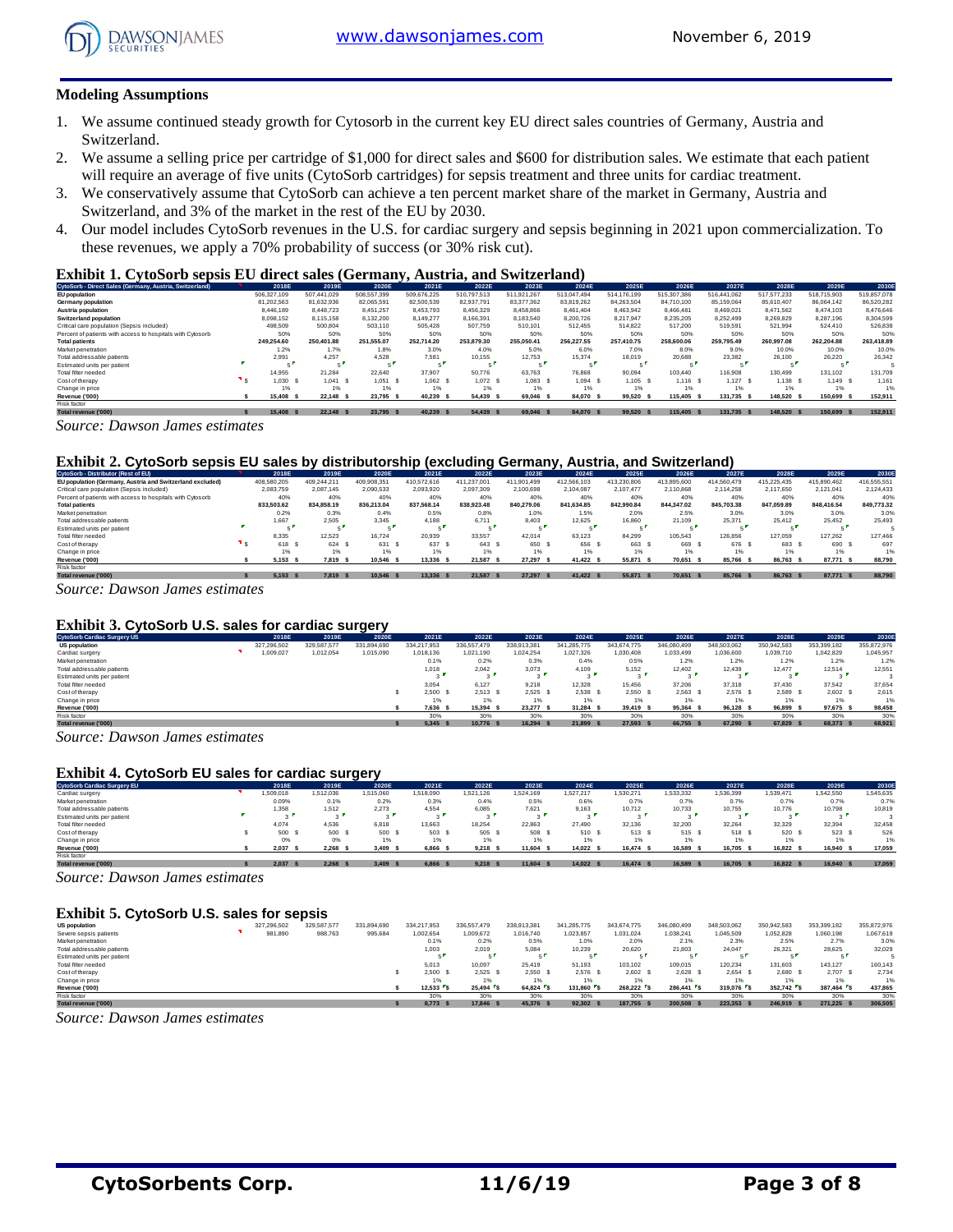

**Valuation.** We use a series of therapeutic models across the various indications and geographies and project product revenues for the company out to the year 2030. In our U.S. therapeutic models, we apply a 30% risk cut (70% success probability) that both U.S. approvals and our market share forecasts can be realized. For us, valuation becomes an interesting question when we discuss the appropriate "r" risk-rate to use in our three model metrics, free cash flow to the firm (FCFF), Discounted EPS and Sum-Of-The-Parts (SOP) models, which are equal-weighted, averaged and rounded to the nearest whole number. Typically for early-stage companies with no revenues, we use 30%, and for companies with established products and revenues, we use a lower 15%. Cytosorbents arguably is somewhere in the middle, as products are approved and selling in Europe but not yet in the U.S. If we select a conservative 30%, we drive a \$9.00 price target. If we select a more aggressive 15%, we arrive at a \$28.00 target. If we select a mid-point (22.5%), we derive a \$15.00 target. Given their unique position of approval in Europe, established proof of concept and a product that works, we select the a \$15.00 dage. Set our target for CytoSorbents at \$15.00.<br> **Exhibit 6. FCFF Model**<br>
Average **\$** 15<sup>15</sup>

## **Exhibit 6. FCFF Model**

| Exhibit 6.  FCFF Model  |            |
|-------------------------|------------|
| Average \$              | 15         |
| Price Target \$<br>Year | 15<br>2019 |

| Average $\phi$<br>ാ            |           |           |           |                          |                          |        |                          |         |         |          |         |                          |         |
|--------------------------------|-----------|-----------|-----------|--------------------------|--------------------------|--------|--------------------------|---------|---------|----------|---------|--------------------------|---------|
| Price Target \$<br>15          |           |           |           |                          |                          |        |                          |         |         |          |         |                          |         |
| 2019<br>Year                   |           |           |           |                          |                          |        |                          |         |         |          |         |                          |         |
| DCF Valuation Using FCF (mln): |           |           |           |                          |                          |        |                          |         |         |          |         |                          |         |
| units ('000)                   | 2018A     | 2019E     | 2020E     | 2021E                    | 2022E                    | 2023E  | 2024E                    | 2025E   | 2026E   | 2027E    | 2028E   | 2029E                    | 2030E   |
| EBIT                           | (17, 830) | (17, 160) | (11, 025) | 16,493                   | 43,837                   | 86,422 | 151,532                  | 255,996 | 319,474 | 360,704  | 391,365 | 410,708                  | 407,264 |
| <b>Tax Rate</b>                | 0%        | 5%        | 8%        | 10%                      | 12%                      | 15%    | 18%                      | 21%     | 24%     | 28%      | 33%     | 33%                      | 33%     |
| EBIT (1-t)                     | (17, 830) | (16, 302) | (10, 143) | 14,844                   | 38,577                   | 73,459 | 124,256                  | 202,237 | 242,801 | 259,707  | 262,215 | 275,174                  | 272,867 |
| CapEx                          | (493)     | (543)     | (597)     | (657)                    | (722)                    | (794)  | (874)                    | (961)   | (1,057) | (1, 163) | (1,279) | (1, 407)                 | (1,548) |
| Depreciation                   | 391       | 138       | $\sim$    | $\overline{\phantom{a}}$ | $\overline{\phantom{a}}$ | ٠      | $\overline{\phantom{a}}$ | ٠       | ٠       |          |         | $\overline{\phantom{a}}$ |         |
| Change in NWC                  |           |           |           |                          |                          |        |                          |         |         |          |         |                          |         |
| FCF                            | (17, 932) | (16, 706) | (10, 740) | 14,187                   | 37,855                   | 72,664 | 123,382                  | 201,276 | 241,743 | 258,544  | 260,935 | 273,767                  | 271,319 |
| PV of FCF                      | (21, 967) | (16, 706) | (8,767)   | 9,454                    | 20,593                   | 32,268 | 44,727                   | 59,563  | 58,399  | 50,985   | 42,006  | 35,977                   | 29,106  |
| Discount Rate                  | 22.5%     |           |           |                          |                          |        |                          |         |         |          |         |                          |         |
| Long Term Growth Rate          | $1\%$     |           |           |                          |                          |        |                          |         |         |          |         |                          |         |
| <b>Terminal Cash Flow</b>      | 1.274.569 |           |           |                          |                          |        |                          |         |         |          |         |                          |         |
| Terminal Value YE2030          | 136,731   |           |           |                          |                          |        |                          |         |         |          |         |                          |         |
| <b>NPV</b>                     | 494,335   |           |           |                          |                          |        |                          |         |         |          |         |                          |         |
| NPV-Debt                       |           |           |           |                          |                          |        |                          |         |         |          |         |                          |         |
| Shares out ('000)              | 33,734    | 2030E     |           |                          |                          |        |                          |         |         |          |         |                          |         |
| NPV Per Share                  | 15        |           |           |                          |                          |        |                          |         |         |          |         |                          |         |
| Source: Dawson James estimates |           |           |           |                          |                          |        |                          |         |         |          |         |                          |         |

#### **Exhibit 7. Discounted EPS Model**

| <b>Current Year</b>      | 2019  |
|--------------------------|-------|
| Year of EPS              | 2030  |
| <b>Earnings Multiple</b> | 15    |
| Discount Factor          | 22.5% |
| <b>Selected Year EPS</b> | 8.09  |
| <b>NPV</b>               | 13.02 |
|                          |       |

| Current Year                   | 2019  |                 |                 | Discount Rate and Earnings Multiple Varies, Year is Constant |       |       |       |       |       |
|--------------------------------|-------|-----------------|-----------------|--------------------------------------------------------------|-------|-------|-------|-------|-------|
| Year of EPS                    | 2030  |                 |                 |                                                              |       |       |       |       |       |
| Earnings Multiple              | 15    |                 | 13.02           | 5%                                                           | 10%   | 15%   | 20%   | 25%   | 30%   |
| Discount Factor                | 22.5% | Earnings        |                 | 0.00                                                         | 0.00  | 0.00  | 0.00  | 0.00  | 0.00  |
| Selected Year EPS              | 8.09  | <b>Multiple</b> |                 | 23.65                                                        | 14.18 | 8.69  | 5.44  | 3.47  | 2.26  |
| <b>NPV</b>                     | 13.02 |                 | 10 <sup>1</sup> | 47.29                                                        | 28.35 | 17.39 | 10.89 | 6.95  | 4.51  |
| Source: Dawson James estimates |       |                 | 15              | 70.94                                                        | 42.53 | 26.08 | 16.33 | 10.42 | 6.77  |
|                                |       |                 | 20              | 94.59                                                        | 56.70 | 34.77 | 21.77 | 13.90 | 9.03  |
|                                |       |                 | 25              | 118.23                                                       | 70.88 | 43.47 | 27.22 | 17.37 | 11.28 |
|                                |       |                 | 30              | 141.88                                                       | 85.05 | 52.16 | 32.66 | 20.84 | 13.54 |
|                                |       |                 | 35              | 165.53                                                       | 99.23 | 60.85 | 38.10 | 24.32 | 15.80 |

 *Source: Dawson James estimates*

#### **Exhibit 8. Sum of the Parts Model**

| <b>CytoSorbents</b>                       | LT Gr | Discount Rate | Yrs to Mkt     | % Success | Peak Sales<br>(MMs) | Term Val |
|-------------------------------------------|-------|---------------|----------------|-----------|---------------------|----------|
| <b>CytoSorb - Sepsis Direct Sales(EU)</b> | 1%    | 22.5%         | $\overline{0}$ | 70%       | \$151               | \$701    |
| <b>NPV</b>                                |       |               |                |           |                     | \$7      |
| <b>CytoSorb - Sepsis Distributor (EU)</b> | 1%    | 22.5%         | $\mathbf{0}$   | 70%       | \$88                | \$408    |
| <b>NPV</b>                                |       |               |                |           |                     | \$4      |
| <b>CytoSorb (Cardiac surgery US)</b>      | $1\%$ | 22.5%         | $\overline{2}$ | 50%       | \$68                | \$318    |
| <b>NPV</b>                                |       |               |                |           |                     | \$1.43   |
| <b>CytoSorb (Cardiac surgery EU)</b>      | 1%    | 22.5%         | $\overline{0}$ | 70%       | \$17                | \$79     |
| <b>NPV</b>                                |       |               |                |           |                     | \$0.7    |
| <b>CytoSorb (Sepsis US)</b>               | $1\%$ | 22.5%         | $\overline{4}$ | 50%       | \$271               | \$1,262  |
| <b>NPV</b>                                |       |               |                |           |                     | \$3.8    |
| <b>Net Margin</b>                         |       |               |                |           |                     | 45%      |
| MM Shrs OS (2030E)                        |       |               |                |           |                     | 33       |
| <b>Total</b>                              |       |               |                |           |                     | \$16     |

*Source: Dawson James estimates*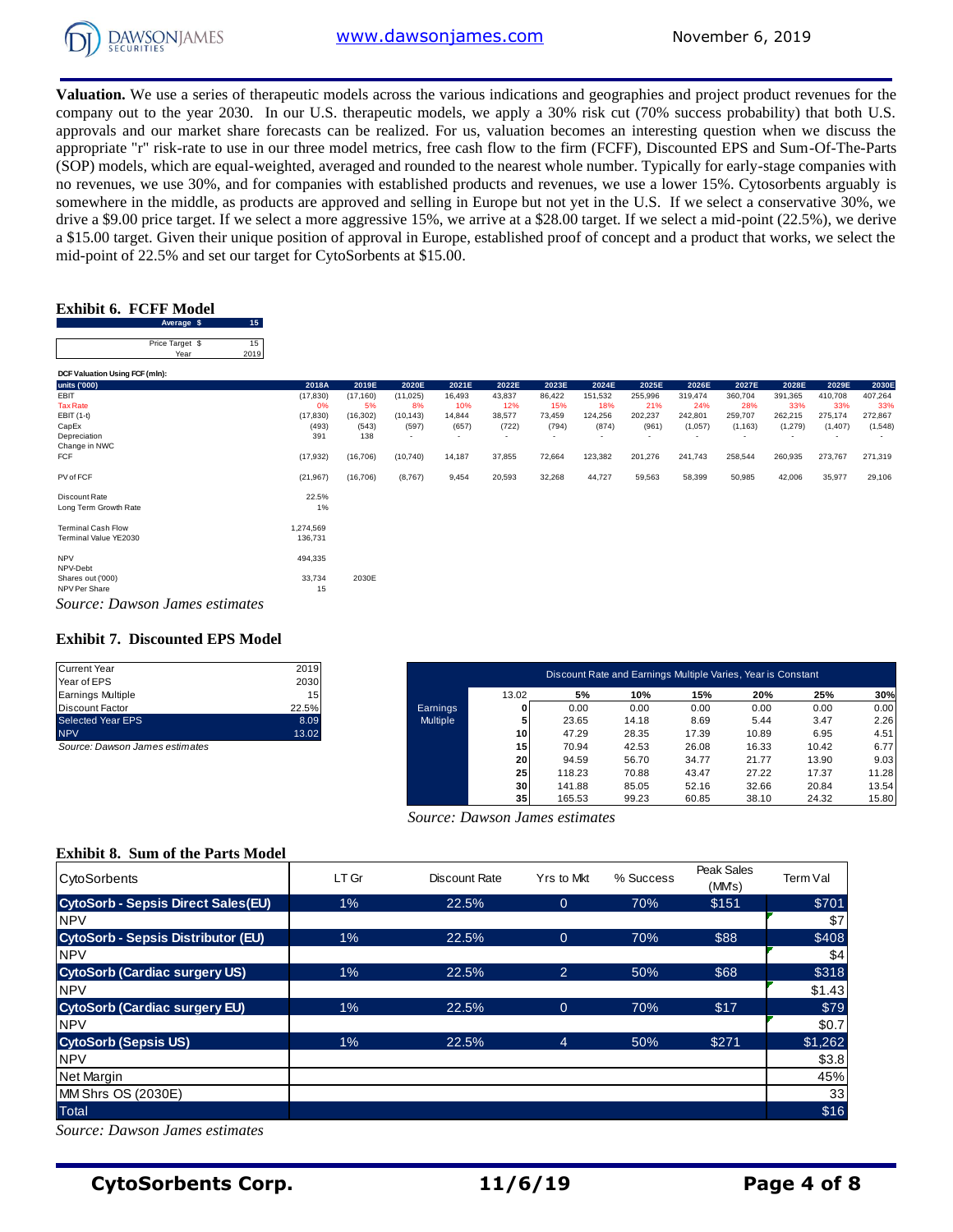

#### **Risk Analysis**

**Market Share Risk:** CytoSorbents' potential inability to further grow product sales in the EU will hinder its profitability as more capital is invested in clinical trials to bring CytoSorb to the U.S. market. The company's product represents a new treatment for critical care patients that may take longer for adoption than predicted.

**Regulatory Risk:** There may be certain regulatory risks related to CytoSorb approval in the U.S.

**Commercial Risk:** There is no guarantee that the company will be able to develop and expand sales operations to offset research and development costs. Delays in U.S. commercialization will be negatively reflected in its valuation.

**Financial Risk:** The company should be expected to raise capital in the near term. We assume a raise and dilution, but there is no guarantee that market conditions will be favorable.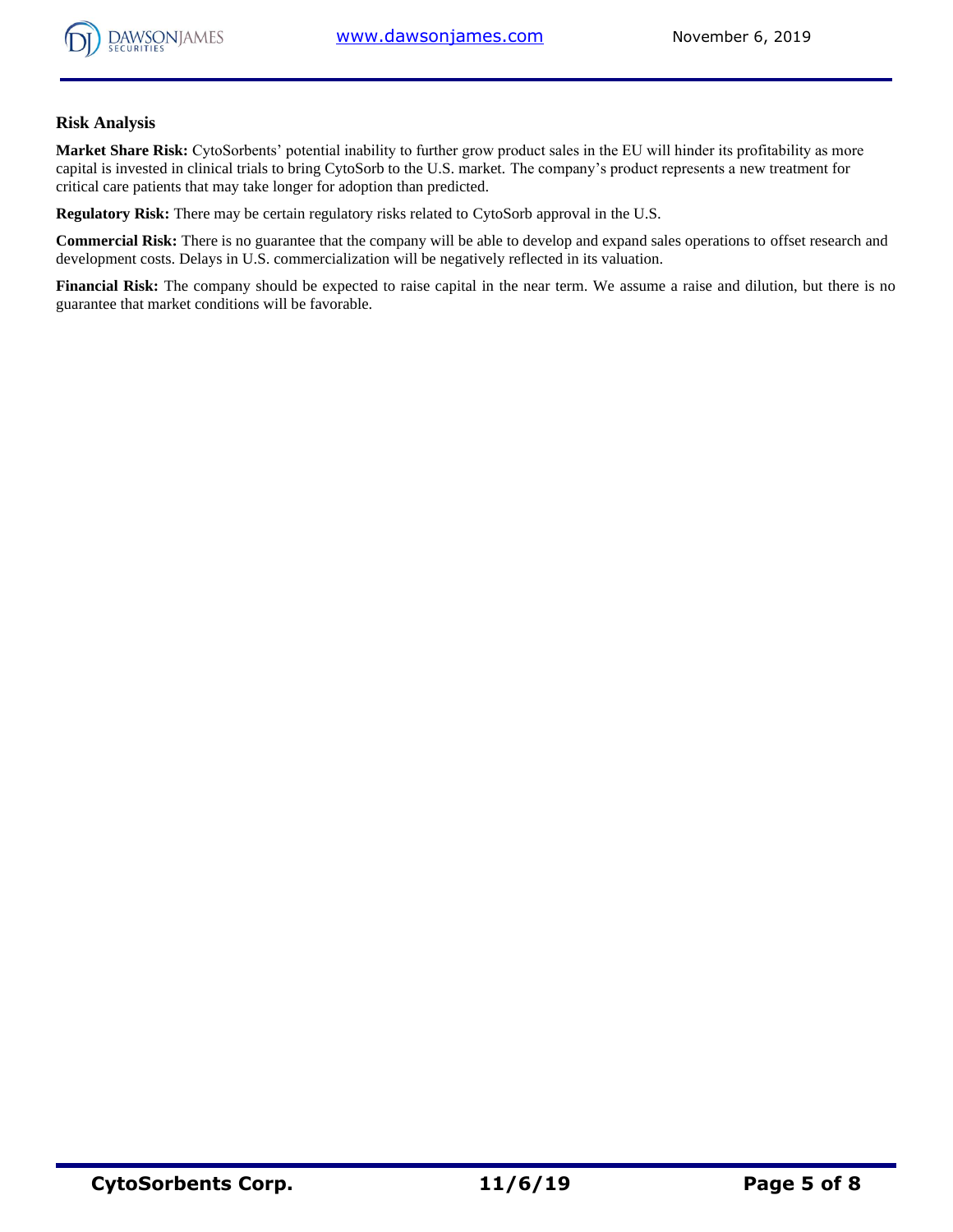

#### **Exhibit 9. Income Statement**

| <b>Exhibit 9. Income Statement</b>                    |                          |              |              |              |              |              |              |              |              |                          |              |                |                  |                  |                  |                   |                   |                   |                   |                   |                  |
|-------------------------------------------------------|--------------------------|--------------|--------------|--------------|--------------|--------------|--------------|--------------|--------------|--------------------------|--------------|----------------|------------------|------------------|------------------|-------------------|-------------------|-------------------|-------------------|-------------------|------------------|
| <b>CTSO.: Income Statement (\$000)</b>                |                          |              |              |              |              |              |              |              |              |                          |              |                |                  |                  |                  |                   |                   |                   |                   |                   |                  |
| .: YE December 31                                     | 2018A                    | 1Q19A        | 2019A        | 3Q19A        | 4Q19E        | 2019E        | 1Q20E        | 2020E        | 3Q20E        | 4020E                    | 2020E        | 2021E          | 2022E            | 2023E            | 2024E            | 2025E             | 2026E             | 2027E             | 2028E             | 2029E             | 2030E            |
| Revenue:                                              |                          |              |              |              |              |              |              |              |              |                          |              |                |                  |                  |                  |                   |                   |                   |                   |                   |                  |
| CytoSorb Direct Sales (Germany, Austria, Switzerland) | 20.143                   | 4.576        | 5.850        | 5.648        | 6.200        | 22.148       | 4.945        | 5.160        | 5.590        | 5.805                    | 21.500       | 40,239         | 54.439           | 69.046           | 84,070           | 99.520            | 115.405           | 131.735           | 148,520           | 150.699           | 150.699          |
| CytoSorb Distributor (Rest of EU)                     |                          |              |              |              |              |              | 2,208        | 2,304        | 2,497        | 2,593                    | 9.602        | 13,336         | 21,587           | 27,297           | 41,422           | 55,87             | 70,651            | 85,766            | 86,763            | 87.77'            | 87,771           |
| CytoSorb (Cardiac surgery EU)                         |                          |              |              |              |              |              | 690          | 720          | 780          | 810<br>$\sim$            | 3.000        | 6,866          | 9,218            | 11,604           | 14,022           | 16,474            | 16,589            | 16,705            | 16,822            | 16,940            | 16,940<br>68,373 |
| CytoSorb (Cardiac surgery US)<br>CytoSorb (sepsis US) |                          |              |              |              |              |              |              |              |              |                          |              | 5,345<br>8,773 | 10,776<br>17.846 | 16,294<br>45,376 | 21,899<br>92,302 | 27,593<br>187,755 | 66,755<br>200,508 | 67,290<br>223,353 | 67.829<br>246,919 | 68,373<br>271,225 | 271,225          |
| VetResQ                                               |                          |              |              |              |              |              | 35           | 36           | 39           | 41                       | 150          | 158            | 165              | 174              | 182              | 191               |                   |                   |                   |                   |                  |
| Other Sales                                           | 109                      |              |              | 80           |              | 80           |              |              |              |                          |              |                |                  |                  |                  |                   |                   |                   |                   |                   |                  |
| <b>Total Product Sales</b>                            | 20.252                   | 4.576        | 5.850        | 5.728        | 6.200        | 22,354       | 7.878        | 8.220        | 8.906        | 9.248                    | 34.252       | 74.717         | 114.031          | 169.790          | 253,897          | 387.404           | 469.908           | 524.849           | 566,853           | 595.008           | 595,008          |
|                                                       |                          |              |              |              |              |              |              |              |              |                          |              |                |                  |                  |                  |                   |                   |                   |                   |                   |                  |
| Royalty (HemoDefend US)                               |                          |              |              |              |              | . .          |              |              |              | $\overline{\phantom{a}}$ |              |                |                  | ٠                |                  |                   |                   |                   |                   |                   |                  |
| Grant revenue                                         | 2.252                    | 615          | 382          | 367          |              | 1.364        |              |              |              |                          |              |                |                  |                  |                  |                   |                   |                   |                   |                   |                  |
| Other revenue                                         |                          |              |              |              |              |              |              |              |              |                          |              |                |                  | ٠                |                  |                   |                   |                   |                   |                   |                  |
| <b>Total Revenue</b>                                  | 22.504                   | 5.191        | 6.232        | 6.095        | 6.200        | 23,718       | 7.878        | 8.220        | 8.906        | 9,248                    | 34.252       | 74.717         | 114.031          | 169.790          | 253.897          | 387.404           | 469.908           | 524.849           | 566,853           | 595,008           | 595,008          |
| <b>Expenses:</b>                                      |                          |              |              |              |              |              |              |              |              |                          |              |                |                  |                  |                  |                   |                   |                   |                   |                   |                  |
| Costs of Goods Sold<br>%COG                           | 7,489<br>37 <sup>6</sup> | 1,738<br>38% | 1,834<br>29% | 1,696<br>28% | 1,725<br>28% | 6,993<br>28% | 1,576<br>20% | 1,644<br>20% | 1,781<br>20% | 1,850<br>20%             | 6,850<br>20% | 14,943<br>20%  | 22,806<br>20%    | 33,958<br>20%    | 50,779<br>20%    | 77,481<br>20%     | 93,982<br>20%     | 104,970<br>20%    | 113,37<br>20%     | 119,002<br>20%    | 119,002<br>20%   |
| <b>Research and Development</b>                       | 7,723                    | 2.418        | 2,930        | 3.185        | 2,839        | 10,513       | 2,660        | 2,775        | 3,007        | 3,122                    | 11,564       | 12,721         | 13.993           | 15,392           | 16,931           | 18,624            | 20,487            | 22,536            | 24.789            | 27,268            | 29,995           |
| %R&I                                                  | 38 <sup>o</sup>          | 53%          | 50%          | 56%          | 46%          | 479          | 34%          | 34%          | $34\%$       | 34%                      | 34%          | 17%            | 12%              | -99              | 79               | 5%                | 4 <sup>0</sup>    | -49               | 4%                | -5%               | 5%               |
| Selling, General and Administrative                   | 20.874                   | 4.758        | 4.506        | 6.108        | 6.200        | 21.572       | 5.706        | 5.954        | 6.450        | 6,698                    | 24.807       | 28.528         | 31.381           | 32.009           | 32.649           | 33.302            | 33.968            | 34.647            | 35.340            | 36.047            | 36,768           |
| %SG&                                                  | 1039                     | 104%         | 77%          | 107%         | 1009         | 96%          | 72%          | 72%          | 72%          | 72%                      | 72%          | 38%            | 28%              | 19%              | 139              | 99                | 79                | $\overline{7}$    | 6%                | -61               | 6%               |
| Legal, financial and other counseling                 | 2,002                    | 561          | 592          | 733          | 541          | 2,427        | 558          | 582          | 631          | 655                      | 2,427        | 2,427          | 2.427            | 2,427            | 2,427            | 2,427             | 2,427             | 2,427             | 2,427             | 2,427             | 2,427            |
| <b>Total Expenses</b>                                 | 38.088                   | 9.475        | 9.862        | 11.722       | 11.304       | 41.504       | 10.499       | 10.956       | 11.869       | 12.325                   | 45.649       | 58.619         | 70.607           | 83.786           | 102.786          | 131.834           | 150.863           | 164.579           | 175.927           | 184.743           | 188.191          |
| Operating Income (Loss)                               | (15,584)                 | (4, 284)     | (3,630)      | (5,627)      | (5, 104)     | (17,786)     | (2,621)      | (2,735)      | (2,963)      | (3,077)                  | (11, 397)    | 16.098         | 43.424           | 86.005           | 151.111          | 255.571           | 319.045           | 360,270           | 390.927           | 410,264           | 406,817          |
| Interest income (expense), net                        | (1.46)                   | (205)        | (214)        | (302)        |              |              |              |              |              |                          |              |                |                  |                  |                  |                   |                   |                   |                   |                   |                  |
| Gain (loss) on foreign currency transactions          | (785                     | (393)        | 297          | (956)        |              |              |              |              |              |                          |              |                |                  |                  |                  |                   |                   |                   |                   |                   |                  |
| Change in warrant liability                           |                          |              |              |              |              |              |              |              |              |                          |              |                |                  |                  |                  |                   |                   |                   |                   |                   |                  |
| Other income (expense), net                           |                          |              |              |              |              |              |              |              |              |                          |              |                |                  |                  |                  |                   |                   |                   |                   |                   |                  |
| <b>Total Other Income</b>                             | (2.246)                  | (598)        | 83           | (1, 258)     |              |              |              |              |              |                          |              |                |                  |                  |                  |                   |                   |                   |                   |                   |                  |
| <b>Pretax Income</b>                                  | (17.830)                 | (4.882)      | (3.547)      | (6.885)      | (5.104)      | (17,786)     | (2.621)      | (2.735)      | (2.963)      | (3.077)                  | (11.397)     | 16.098         | 43.424           | 86,005           | 151.111          | 255,571           | 319,045           | 360.270           | 390.927           | 410.264           | 406.817          |
| Income Tax Benefit (Provision)                        |                          |              |              |              | (255)        | (889)        | (210)        | (219)        | (237)        | (246)                    | (912)        | 1,610          | 5,211            | 12,90'           | 27,200           | 53,670            | 76,571            | 100,876           | 129,006           | 135,387           | 134,250          |
| <b>Tax Rate</b>                                       |                          |              | 5%           | 5%           | 5%           | S.           | 8%           | 8%           | 8%           | 8 <sup>c</sup>           | 8%           | 109            | 12%              | 15'              |                  | 21'               | 24 <sup>0</sup>   | 28'               |                   | 33'               | 339              |
| <b>GAAP Net Income (Loss)</b>                         | (17.830)                 | (4.882)      | (3.547)      | (6.885)      | (4.849)      | (16.897)     | (2.412)      | (2.516)      | (2.726)      | (2.831)                  | (10.485)     | 14.488         | 38.213           | 73.104           | 123.911          | 201.901           | 242.474           | 259.394           | 261.921           | 274.877           | 272.567          |
| <b>GAAP-EPS</b>                                       | (0.58)                   | (0.15)       | (0.11)       | (0.21)       | (0.15)       | (0.52)       | (0.07)       | (0.08)       | (0.08)       | (0.09)                   | (0.32)       | 0.44           | 1.17             | 2.22             | 3.75             | 6.09              | 7.29              | 7.77              | 7.81              | 8.16              | 8.06             |
| GAAP-EPS (Dil)                                        | (0.58)                   | (0.15)       | (0.11)       | (0.21)       | (0.15)       | (0.52)       | (0.07)       | (0.08)       | (0.08)       | (0.09)                   | (0.32)       | 0.44           | 1.17             | 2.22             | 3.75             | 6.09              | 7.29              | 7.77              | 7.81              | 8.16              | 8.06             |
| Wgtd Avg Shrs (Bas) - '000s                           | 30.719                   | 31,931       | 32,267       | 32,366       | 32,398       | 32,240       | 32.430       | 32,463       | 32,495       | 32,528                   | 32.479       | 32.609         | 32.740           | 32.87'           | 33.003           | 33,135            | 33,268            | 33.401            | 33.535            | 33.669            | 33,804           |
| Wgtd Avg Shrs (Dil) - '000s                           | 30.719                   | 31.931       | 32.267       | 32.366       | 32.398       | 32.240       | 32.430       | 32.463       | 32.495       | 32.528                   | 32,479       | 32.609         | 32.740           | 32.87'           | 33,003           | 33.135            | 33,268            | 33.401            | 33.535            | 33.669            | 33,804           |

*Source: Dawson James estimates*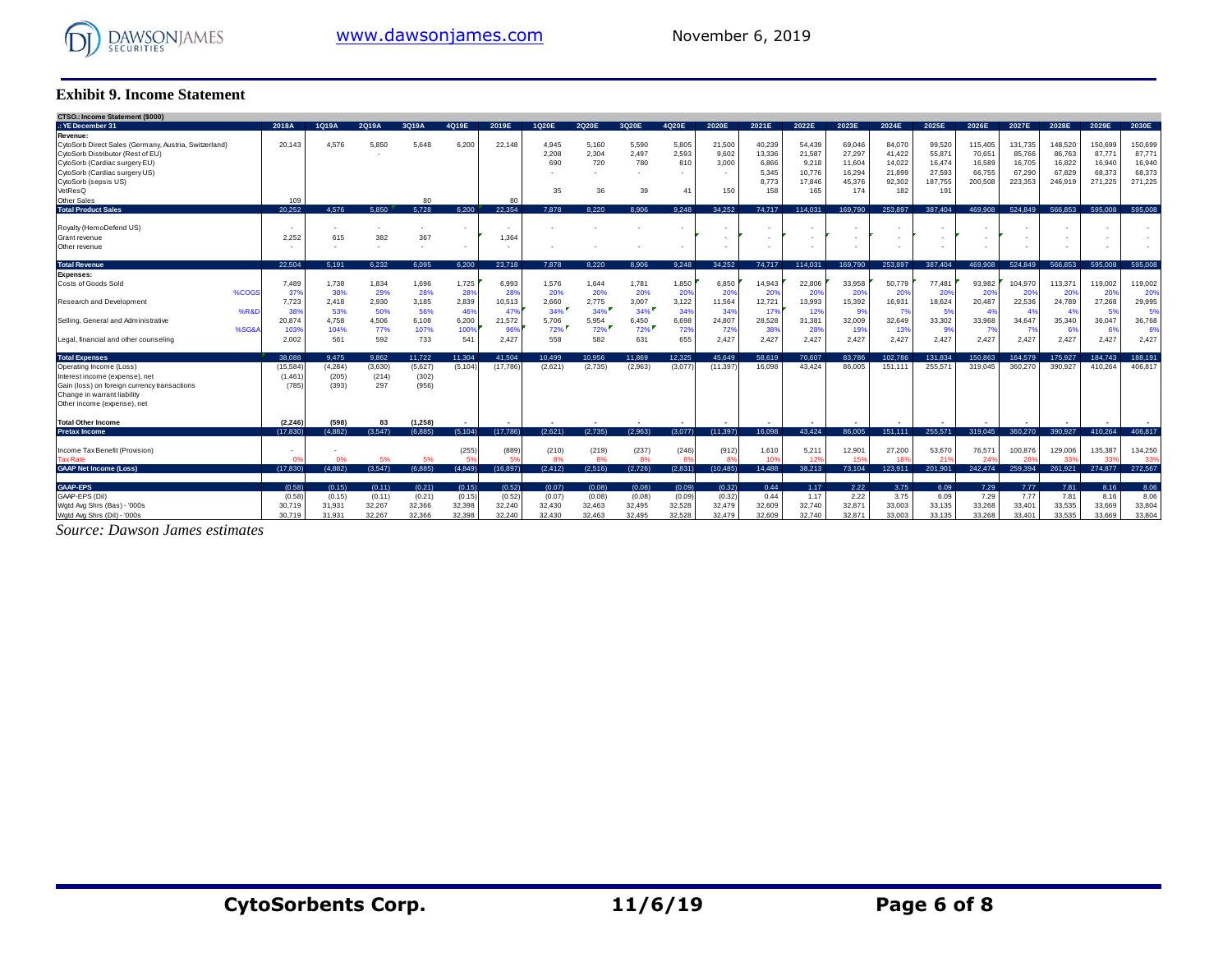

#### **Important Disclosures:**

#### **Price Chart:**



Price target and rating changes over the past three years: Initiated – Buy – July 11,  $2019$  – Price Target \$15.00 Update – Buy – August 12, 2019 – Price Target \$15.00 Update – Buy – August 15, 2019 – Price Target \$15.00 Update – Buy – August 19, 2019 – Price Target \$15.00

Update – Buy – November 6, 2019 – Price Target \$15.00

Dawson James Securities, Inc. (the "Firm") is a member of the Financial Industry Regulatory Authority ("FINRA") and the Securities Investor Protection Corporation ("SIPC").

The Firm does not make a market in the securities of the subject company(s). The Firm has NOT engaged in investment banking relationships with CTSO in the prior twelve months, as a manager or co-manager of a public offering and has NOT received compensation resulting from those relationships. The Firm may seek compensation for investment banking services in the future from the subject company(s). The Firm has NOT received any other compensation from the subject company(s) in the last 12 months for services unrelated to managing or co-managing of a public offering.

Neither the research analyst(s) whose name appears on this report nor any member of his (their) household is an officer, director or advisory board member of these companies. The Firm and/or its directors and employees may own securities of the company(s) in this report and may increase or decrease holdings in the future. As of October 31, 2019, the Firm as a whole did not beneficially own 1% or more of any class of common equity securities of the subject company(s) of this report. The Firm, its officers, directors, analysts or employees may effect transactions in and have long or short positions in the securities (or options or warrants related to those securities) of the company(s) subject to this report. The Firm may affect transactions as principal or agent in those securities.

Analysts receive no direct compensation in connection with the Firm's investment banking business. All Firm employees, including the analyst(s) responsible for preparing this report, may be eligible to receive non-product or service-specific monetary bonus compensation that is based upon various factors, including total revenues of the Firm and its affiliates as well as a portion of the proceeds from a broad pool of investment vehicles consisting of components of the compensation generated by investment banking activities, including but not limited to shares of stock and/or warrants, which may or may not include the securities referenced in this report.

Although the statements in this report have been obtained from and are based upon recognized statistical services, issuer reports or communications, or other sources that the Firm believes to be reliable, we cannot guarantee their accuracy. All opinions and estimates included in this report constitute the analyst's judgment as of the date of this report and are subject to change without notice.